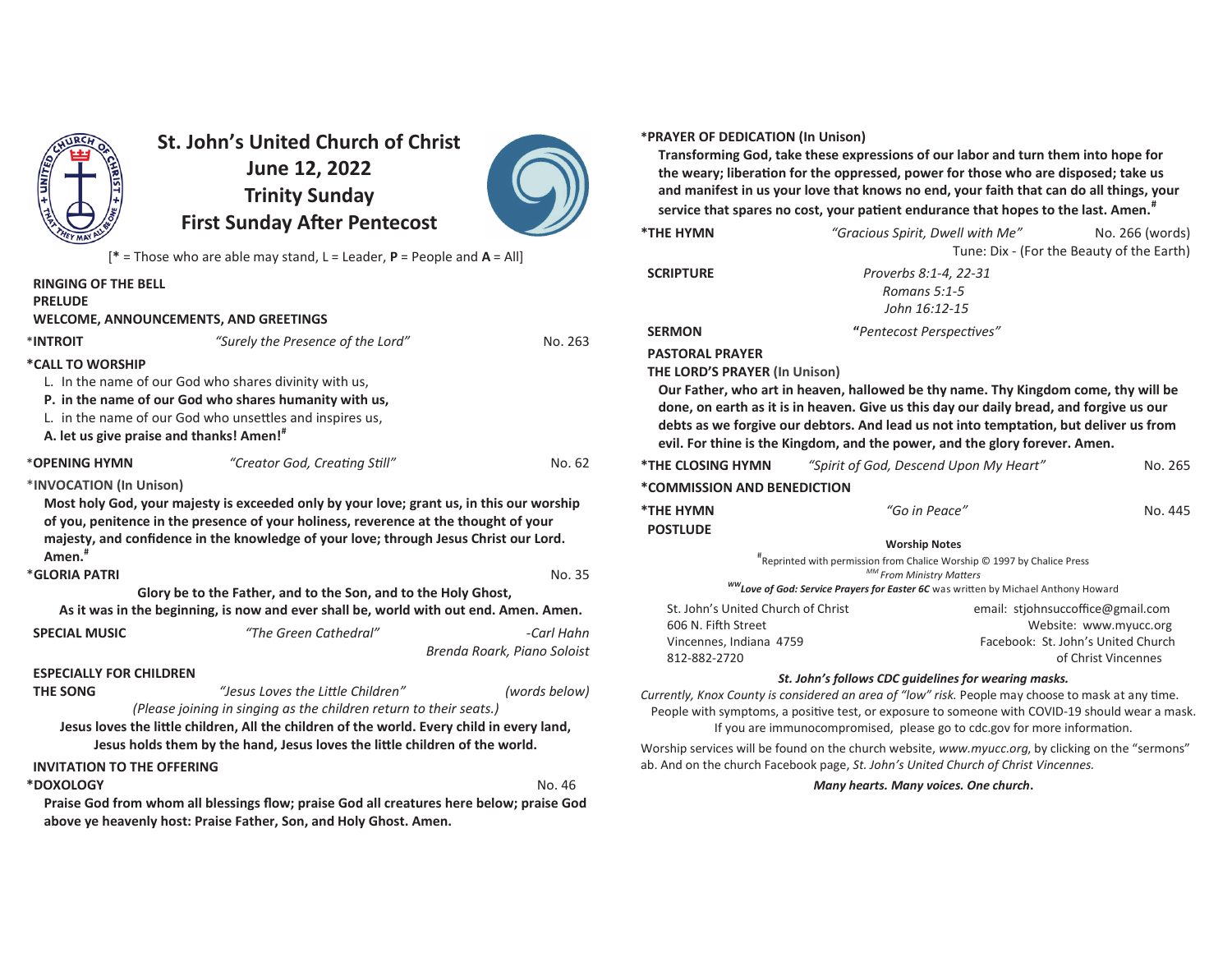

- Continuing Prayer Requests: Kennedy Alexander, Marge Beamon, Don Osborne, Jr., Betty **Meyer, Mark Lange, Bruce Deckard, Nora Grabbe (Friend of Janet Daniels).**
- · **For the silent trials and struggles everyone is carrying lets include all in our prayers.**
- Continued prayer for Libbi Grace Stevenson her lungs have cleared and plans are to take her off the ECMO this past week. Thank you and keep praying for this tiny baby girl
- On June 2 Kennedy Alexander was placed on a halo traction and will be in that for 6 weeks. She will have two back surgeries. The first is July 14 and the second July 21, they we will be most all the summer. Kelly and Jake will be taking turns staying with Kennedy, prayers not only for Kennedy but for safe travels and Korbin as well.
- · With deepest sympathy I share that Roberta Meyer died today. Prayers for the Alexander family on their loss.
- Please add Robin Root to the prayers, he's in Good Samaritan with positive Covid test results.
- Prayer concern for Betty Meyer. She is dealing with some health issues. A change of medication has helped. She continues to improve.
- · Please offer prayers for the family of Robert Michael Bahr, Sr., he passed away Sunday, May 29.



*Join us for Hannah Shields Baby Shower: June 18, 2022 at 2pmST, John's UCC Please RSVP to Janesa Meeks 812-891-0018 by today, Sunday, June 12.*

Don't forget to sign up for Summer Special Music! Sheet is on hallway bulletin board. Looking forward to seeing everyone's talents!

## **Addresses for Shut-ins and Others**



**Norma Meyer,** Colonial Assisted Living, Room 142, 1622 S Hart Street Road, Vincennes, IN 47591

**Kenny Kixmiller,** Freelandville Community Home, 310 W. Carlisle Street, Freelandville, IN 47535

**Betty Meyer**, Bridgepoint Health Campus, - 1900 College Ave, Room 508, Vincennes IN 47591

**Joy Tooley,** Willow Manor, - 3801 Old Bruceville Road, Vincennes, IN 47591**Leona Conway,** Willow Manor, -3801 Old Bruceville Road, Vincennes, IN 47591

**John and Patty Jackson,** The Villages at Oak Ridge, - 1694 Troy Road, Room. 511 Washington, IN 47501

**Kathryn Cole, Jean Wells** Lodge of the Wabash, 723 Ramsey Road, Vincennes, IN 47591 (Room number is not required).

**Donna Cullison,** c/o Heritage Center Memory Care Unit, Room 313, 1201 West Buena Vista Road,Evansville, IN 47710

**Marge Beamon,** Gentlecare, 1202 N 16th, Vincennes IN 47591, Rm 19

**Home Etta Snyder Kennedy Alexander Robin Root–** (currently in Good Samaritan Hospital) **Bruce Deckard**

**If you have a caregiving need such as a hospital stay, a visit or desire communion, please contact the church office, Janet Goodman (chairman of Caregivers) or any caregiver listed below. We would appreciate your help and want to make sure everyone is blessed by St. John's when you need it! St. John's UCC Caregivers**- **Ed and Brenda Cummings, Cindy Deckard, Connie and Dan Coulter, Peggy Meyer, Ray Pieper, Terry and Janet Goodman, Lonny Vieck, Larry and Betsy Marchino.** 

#### Today

Service of Ordination of Lee Reberger Jr. St. John's UCC , 3456 E State Rd. 42, Center Point, IN 47840Sunday, June, 12 at 5pm. Reception meal following